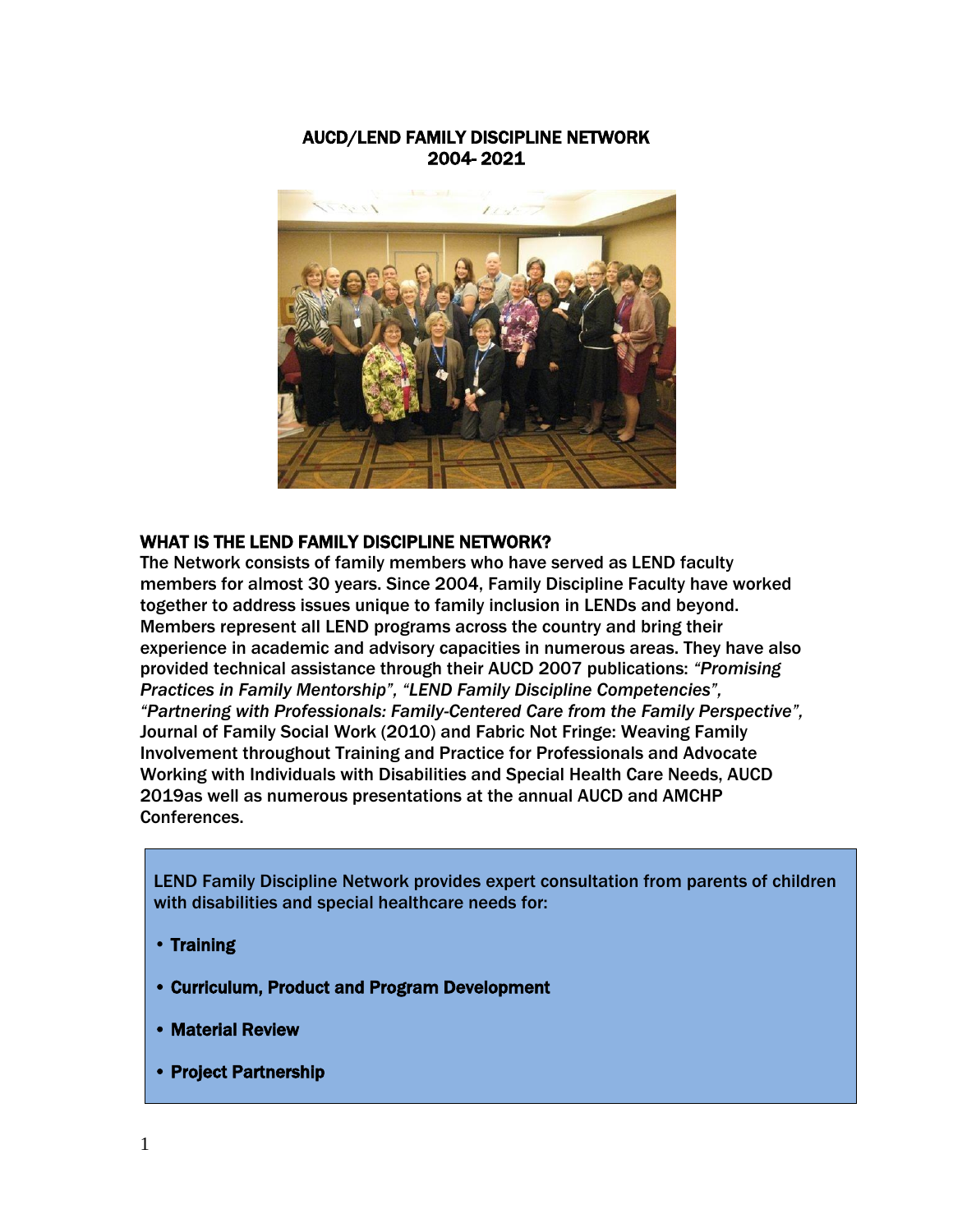# THE LEND FAMILY DISCIPLINE NETWORK

### Major Highlights:

2004

- Initial informal meeting of LEND family faculty at AUCD meeting
- Conducted a survey of all LEND programs about family involvement 2005
	- **Family Discipline Meeting**
	- February 2005
	- MCHB and AUCD Supported
	- $\blacksquare$  50 attendees
	- Workgroups: **Family Trainee** Competencies, Family Mentorship



#### 2006

- Presentation for meeting of LEND Directors on the development of the Family Mentorship Guidebook
- Publication by AUCD of Family Discipline Network workgroup's two webbased products:
	- *Family Discipline Competencies*
	- *Promising Practices in Family Mentorship: A Guidebook for MCH-LEND Training Programs*
- Presentation by LEND Family Faculty members at AUCD Annual Conference on: MCH LEND Family Mentorship Programs: What is it, why and how are individual programs unique, and what is next?

- AUCD network-wide national conference call on the activities of the LEND Family Discipline on : Promising Practices in Family Mentorship and Family Discipline Competencies
- Survey of LEND programs developed and conducted on: The Inclusion of Family Discipline Trainees
- AUCD Conference poster presentation on: Family Trainees in LEND: Barriers, Successes and Strategies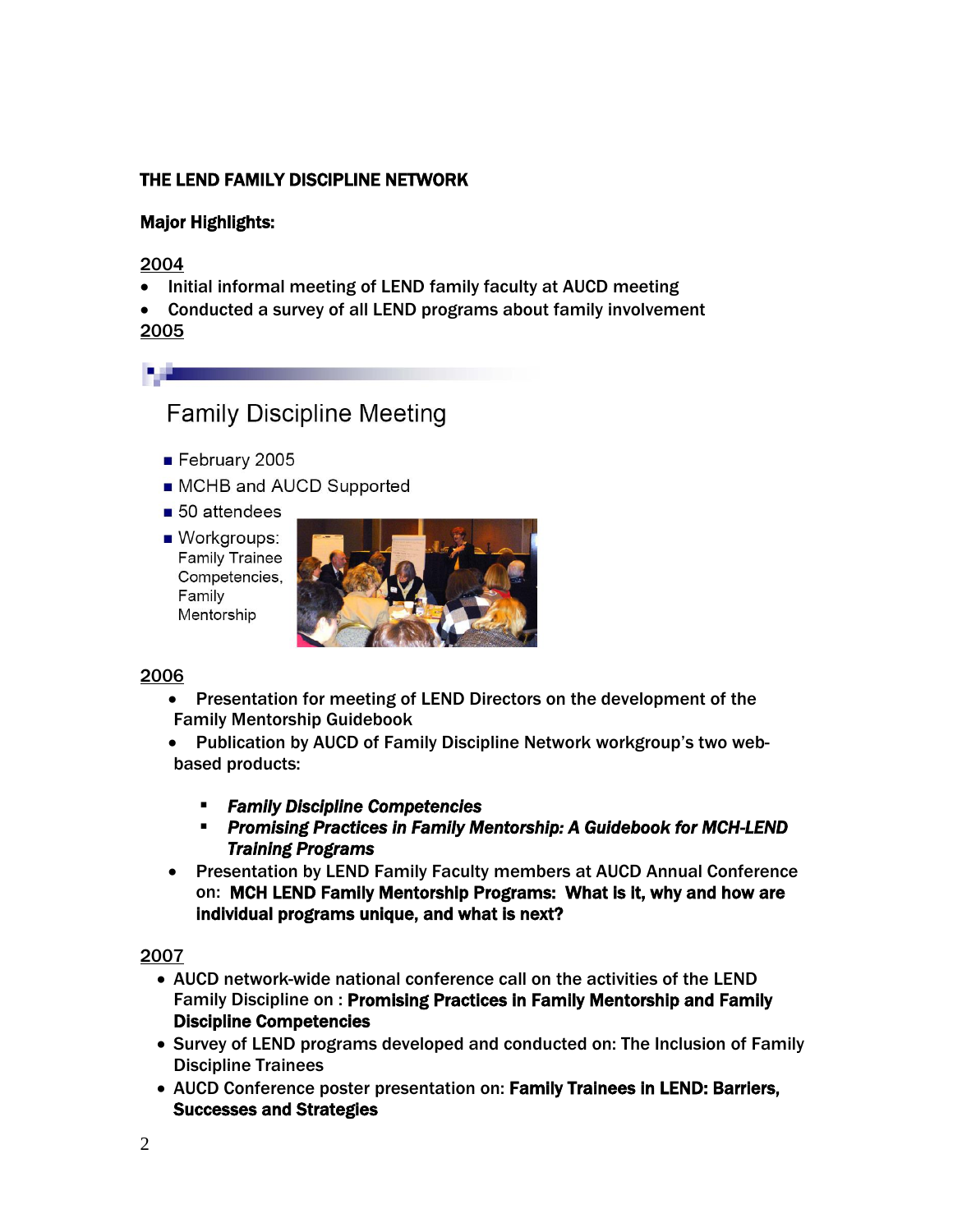- Several LEND Family Discipline Network members joined the MCHB training priorities workgroup established in 2006 " to promote family-centered/family– directed practices" . Together with representatives from other MCH training programs (and building upon such resources as the Family Mentorship Guidebook and Family Discipline Competencies) developed additional new training materials including: *A Compendium of Family-centered, Familydirected Field Experiences, Guidelines for Establishing Family Advisory Boards, and Resources for Teaching Family-centered and Family-directed Practices* published by the Maternal and Child Health Bureau (MCHB) (published 2008)
- Presentation at AUCD 2008 Annual Conference on: Promoting Family-Centered/Family-Directed Practices that are Culturally and Linguistically Competent: Current Training Tools, Tips and Resources

## 2009

- Crystal Pariseau presented with a Special Recognition during AUCD Awards Ceremony "in recognition of [her] vision, commitment, leadership, and enthusiasm in supporting our Network and promoting the Discipline of Family"
- Network members worked together on writing an article for the publication: *Partnering with Professionals: Family Centered Care from the Family Perspective,"[\[iii\]](http://www.amchp.org/AboutAMCHP/Newsletters/Pulse/July2010/Pages/Feature2.aspx#_edn3) published in the March-April 2010 Journal of Family Social Work,* that provides insight from parent professionals who work in clinical settings and as faculty, to the ongoing challenge of actualizing the promise of family centered care

## 2010

- Survey developed and conducted to measure the character, diversity, and growth of the Family Discipline within LEND programs; and findings presented as a poster at AUCD Annual Conference: *LENDs Family Growth Chart*
- Compilation of a resource directory of LEND family faculty's areas of experience/expertise for distribution among and beyond LEND programs
- Materials developed by the Family Discipline Network were incorporated into a new public website: *Guide to Developing Training Curriculum on Families, Disability, and Culture for MCH Trainees and Professionals*
- *The Family Discipline in LENDs*, an article in AMCHP *Pulse Newsletter(July, 2010)*

- Family Discipline Network's poster: *LENDs Family Growth Chart* presented at AMCHP Annual Conference
- Development and dissemination of LEND Family Discipline Network Consultation brochure

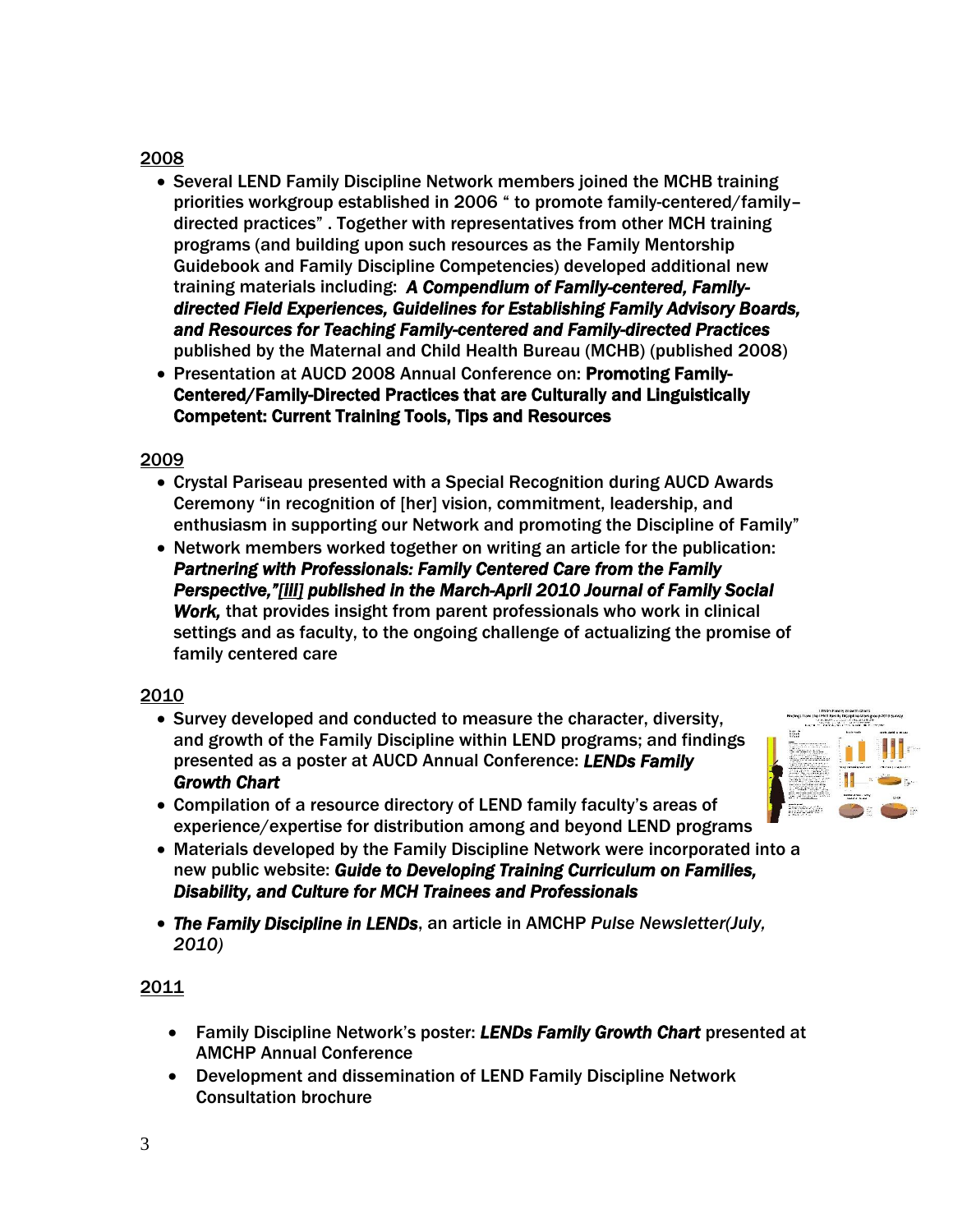- Family Discipline Network's poster: *The UCEDD Family: Promoting and Supporting the Involvement of Families as Faculty, Staff and Advisors Beyond LEND Programs* presented at the AUCD Annual Conference and Meeting
- Presented a poster on: Development of Family Faculty AUCD SharePoint site
- Subcommittee work on reporting about the impact of family involvement in LEND programs on former trainees representing all MCH disciplines

- Concurrent session presentation: The Family Clinic: Onsite Mentoring to Enhance Family Involvement in LEND and Other MCHB or UCEDD Training Programs at the AUCD 2012 Annual Conference and Meeting.
- The LEND Family Network developed a survey for all LEND trainees on the value of family participation in LEND programs. Nine LENDs participated in the survey pilot.
- Many of our members have also joined the AUCD Family Support Special Interest Group (SIG).

2013

- Based on the results of piloting the Family Involvement in LEND trainee's survey, it was revised and approved as a research project by the Children's Hospital Los Angeles IRB. The 2013 survey was endorsed by AUCD and the LEND Training Directors Council and 187 trainees from 24 LENDs responded to the survey.
- Family Discipline Network's poster: *The LEND Family Involvement Survey: Findings and Implications from Year One presented at the AUCD Annual Conference and Meeting* presented at the AUCD 2013 Annual Conference and Meeting.
- Roundtable presentation as requested by LEND Directors, for their meeting during AUCD 2013 Conference.
- An article sub-committee was established to consider potential future publications.
- Exploring collaborative initiatives with the AUCD's Council of Community Advocacy (COCA) since many of our members have been involved with this council since its early establishment.

- ITAC SharePoint Page Training and resource sharing
- *The LEND Family Involvement* Assessment was conducted LEND Networkwide from March through July 2014 after receiving an additional endorsement from MCHB. Re-designed as a simple online questionnaire that asks for basic demographic information on the type of family involvement present in each LEND program and their perceived impact and importance of that involvement. 178 trainees participated representing 22 LENDS.
- The LEND Family Discipline Network will use this information to provide the AUCD and MCHB networks and the LEND leadership with a national picture of the value trainees place on family participation in LEND programs. (It is our hope that the survey will be supported by all LENDs and administered yearly to all graduating trainees).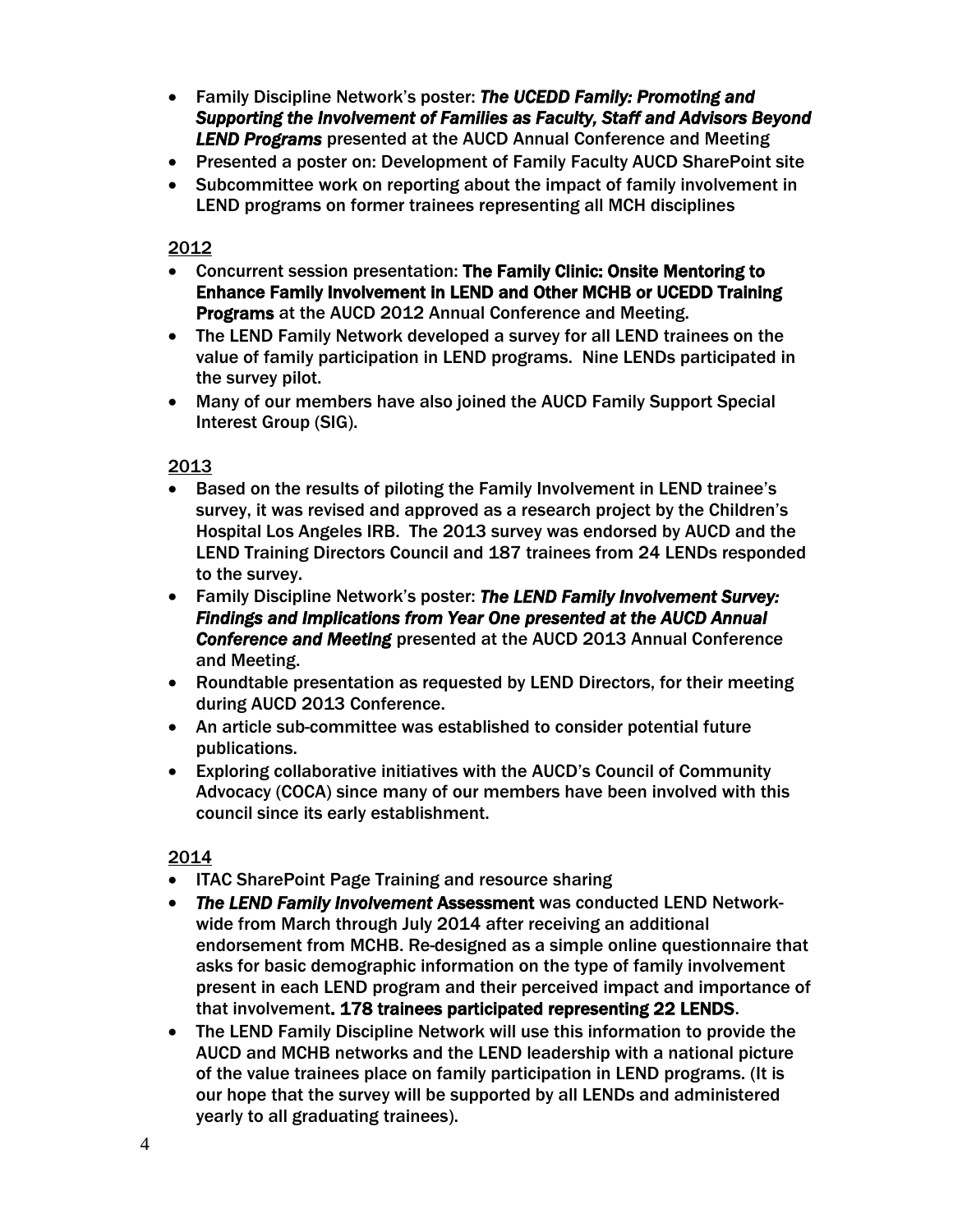- Concurrent session presentation: *The Importance, Impact and Implications of Family Discipline in Training* at the AUCD 2014 Annual Conference and Meeting. Part of this presentation session will include information related to *LEND Family Discipline Trainees: Where do they go from here?*
- Ongoing networking and support for LEND programs due to the increasing number of LEND programs with Family Discipline trainees (including siblings) and Self-Advocate Trainees as well as new family faculty and those seeking resources for individual LEND program projects and initiatives.
- Policy Webinar by AUCD for Family Discipline Network members

- Began work on the Fabric Not Fringe White Paper
- *The LEND Family Involvement* Assessment
- LEND Family was conducted LEND Network-wide from March through July 2015 after receiving an additional endorsement from MCHB. Re-designed as a simple online questionnaire that asks for basic demographic information on the type of family involvement present in each LEND program and their perceived impact and importance of that involvement. 194 trainees participated representing 23 LENDS.
- Family Discipline Recruitment Survey was developed
- Presentation of Concurrent Session at AUCD How LEND/UCEDD Programs are Driving Change by Training and Supporting a New Generation of Family Advocates and Disability Leaders. Based on results of the LEND Family Discipline Recruitment Survey, Presenters included: Lurene Cichon, Wanda Felty, Sheryl Feuer, Fran Goldfarb, Ziporrah Levi-Shakleford, Barbara Levitz, Rylin Rogers, Phyllis Shingle, and Mark Smith

## 2016

- LEND Family Trainee Facebook Page was established
- Presentation of Concurrent Session at AUCD Fabric Not Fringe: Weaving Family Involvement Strategies into LENDs and other Professional Disability Related Training Programs Presenters included: Amy Carlsen, Sarah DeMaio, Fran Goldfarb, Barbara Levitz, Julieta P. Hernandez, Mark Smith
- Collaborating with Family Support SIG on the Family Support Training **Curriculum**
- *The LEND Family Involvement* Assessment was conducted LEND Networkwide from March through July 2016 after receiving an additional endorsement from MCHB. Re-designed as a simple online questionnaire that asks for basic demographic information on the type of family involvement present in each LEND program and their perceived impact and importance of that involvement. 237 trainees participated representing 26 LENDS.

## 2017

• *The LEND Family Involvement* Assessment was conducted LEND Networkwide from March through July 2017 after receiving an additional endorsement from MCHB. Re-designed as a simple online questionnaire that asks for basic demographic information on the type of family involvement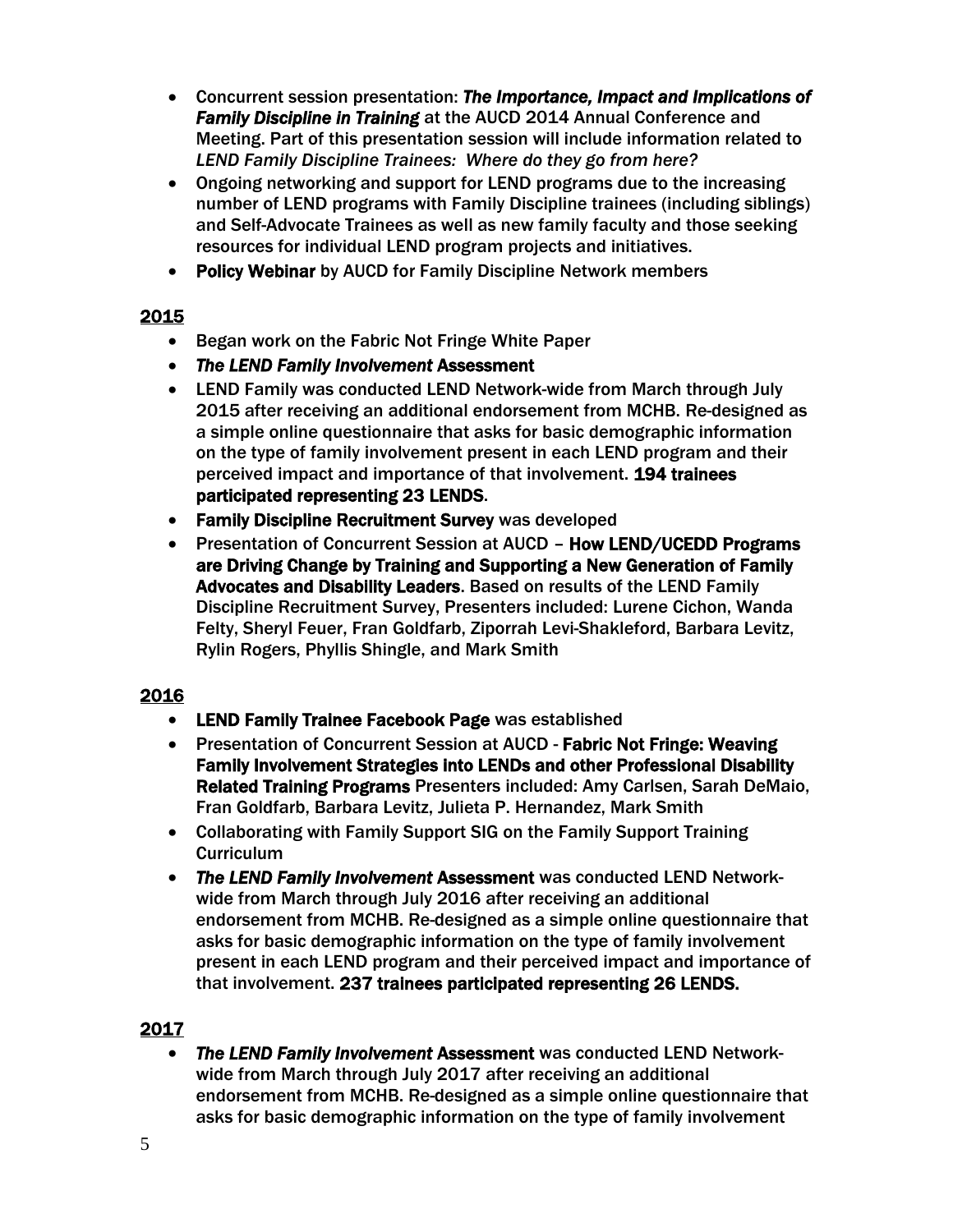present in each LEND program and their perceived impact and importance of that involvement. 257 trainees participated representing 18 LENDS.

- Presentation at AUCD Why and How to Engage Families as Presenters in Training for Health, Education, and Law Enforcement Community Partners." Presenters are Fran Goldfarb, Barbara Levitz, Mitchell Levitz, Dori Ortman, Linda Russo, Mark Smith.
- Presentation at AUCD in collaboration with the Family Support SIG Siblings of People with Disabilities: Building Awareness and Support through LEND Presenters included: Katie Arnold Fran Goldfarb, Nathan Grant and Barbara Levitz.

# 2018

- *The LEND Family Involvement* Assessment was conducted LEND Networkwide from March through July 2018 after receiving an additional endorsement from MCHB. Re-designed as a simple online questionnaire that asks for basic demographic information on the type of family involvement present in each LEND program and their perceived impact and importance of that involvement. 246 trainees participated representing 26 LENDS.
- Presentation at AUCD- How LEND Training Develops Family Leaders: Advocating For Inclusion in Community Life Presenters include: Stephanie Coleman, Fran Goldfarb, Barbara Levitz, Jonna Mulvaney, Dori Ortman , Linda Russo, and Mark Smith

- *The LEND Family Involvement* Assessment was conducted LEND Networkwide from March through July 2019 after receiving an additional endorsement from MCHB. Re-designed as a simple online questionnaire that asks for basic demographic information on the type of family involvement present in each LEND program and their perceived impact and importance of that involvement. 206 trainees participated representing 14 LENDS.
- *Established* LEND Family Discipline Network Steering Committee *–* Stephanie Coleman, Cristy James, Dori Ortman, Linda Russo
- *Presentation at AUCD (in collaboration with the PWD Workgroup.* Life After LEND: Family and Self Advocacy Fellows Go from Lived Experience to Leaders to Agents for Change. Concurrent Session Jack Brandt, Alicia Curran, Sarah DeMaio, Fran Goldfarb, Michael Hoenig, Dori Ortman, Mark Smith,
- Poster at AUCD A New Resource Fabric Not Fringe: Weaving Family Involvement Strategies into Professional Disability-Related Training Programspresenters included: Sarah DeMaio, Wanda Felty, Fran Goldfarb, Julieta Hernandez, Dori Ortman, Linda Russo, and Mark Smith



- Initiation of Life After LEND Project
- *Publication of the* Fabric Not Fringe White Paper